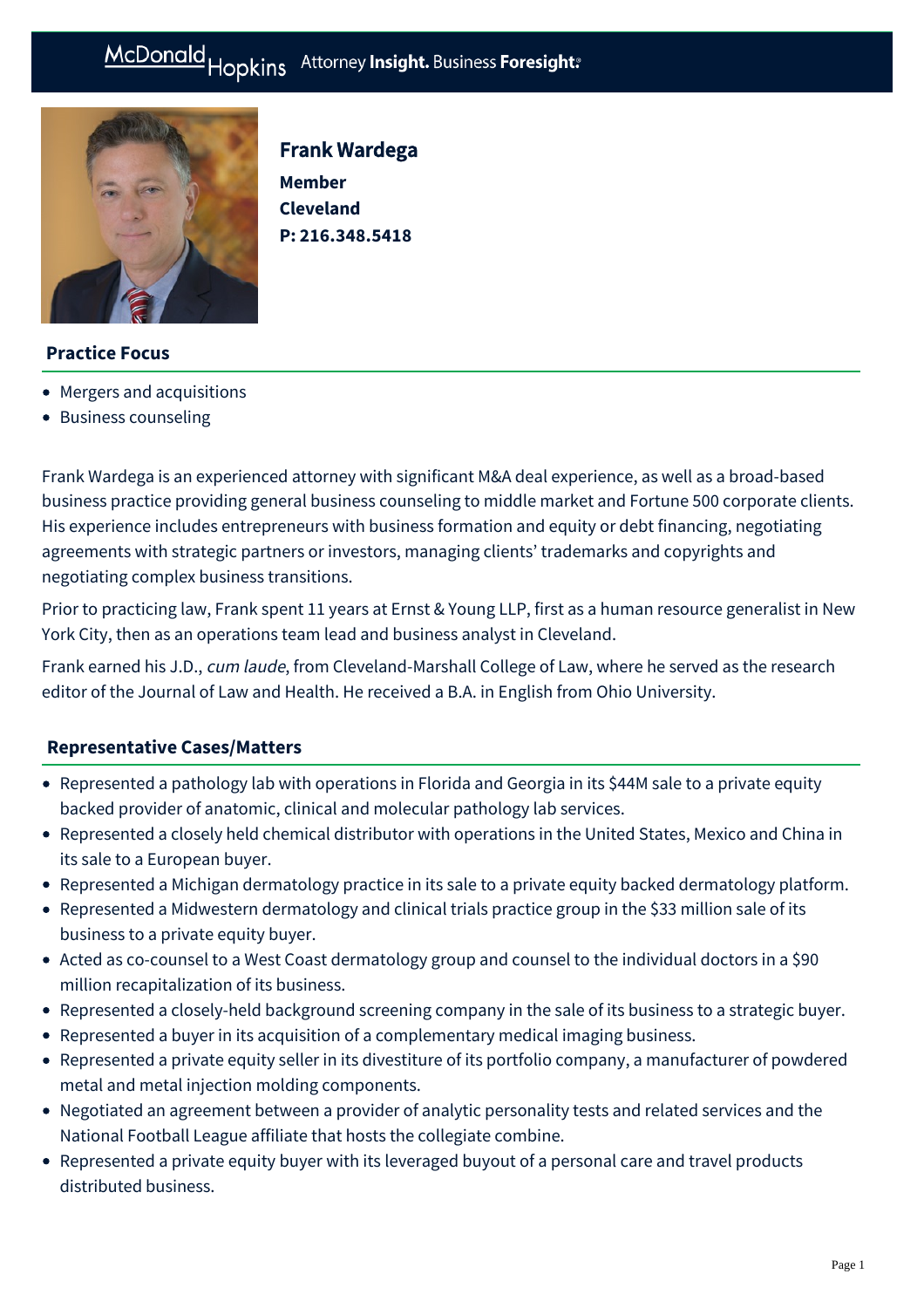- Represented a closely-held chemical distributor in its acquisition of a controlling-interest in a complementary distribution business.
- Represented two private equity companies in the \$140 million sale of an aviation logistics business with international operations.
- Represented a publicly-held manufacturer in a \$413 million private sale of the company.
- Negotiated and drafted all transaction documents for affiliation between two private Northeast Ohio child welfare agencies/nonprofits, including drafting an affiliation agreement, new articles of incorporation and codes of regulations for both entities.
- Drafted and negotiated asset purchase agreement between local non-profit franchise of larger national non-profit.
- Represented a nonprofit religious publishing organization and its founders in a sale of all intellectual property assets to a large national Catholic nonprofit organization.

### **Admissions - State**

Ohio

### **Education**

- Cleveland-Marshall College of Law
- Ohio University

### **Honors and Awards**

CALI Excellence for the Future Awards, Mergers & Acquisitions and Law, Literature & Film

### **Professional Membership**

- Cleveland Metropolitan Bar Association
- Ohio State Bar Association
- American Bar Association

### **Public Service and Volunteerism**

- Kenston Community Education's Ski Club
- Musical Arts Association of Kenston
- Applewood Centers Inc, Board Member
- RePlay for Kids, Advisor to Board of Directors
- First Unitarian Church of Cleveland, Nominating Committee
- Junior Achievement of Cleveland
- LauchHouse
- BadGirl Ventures, Mentor and instructor
- Lake Taylor Colony Homeowners; Association, Board Member